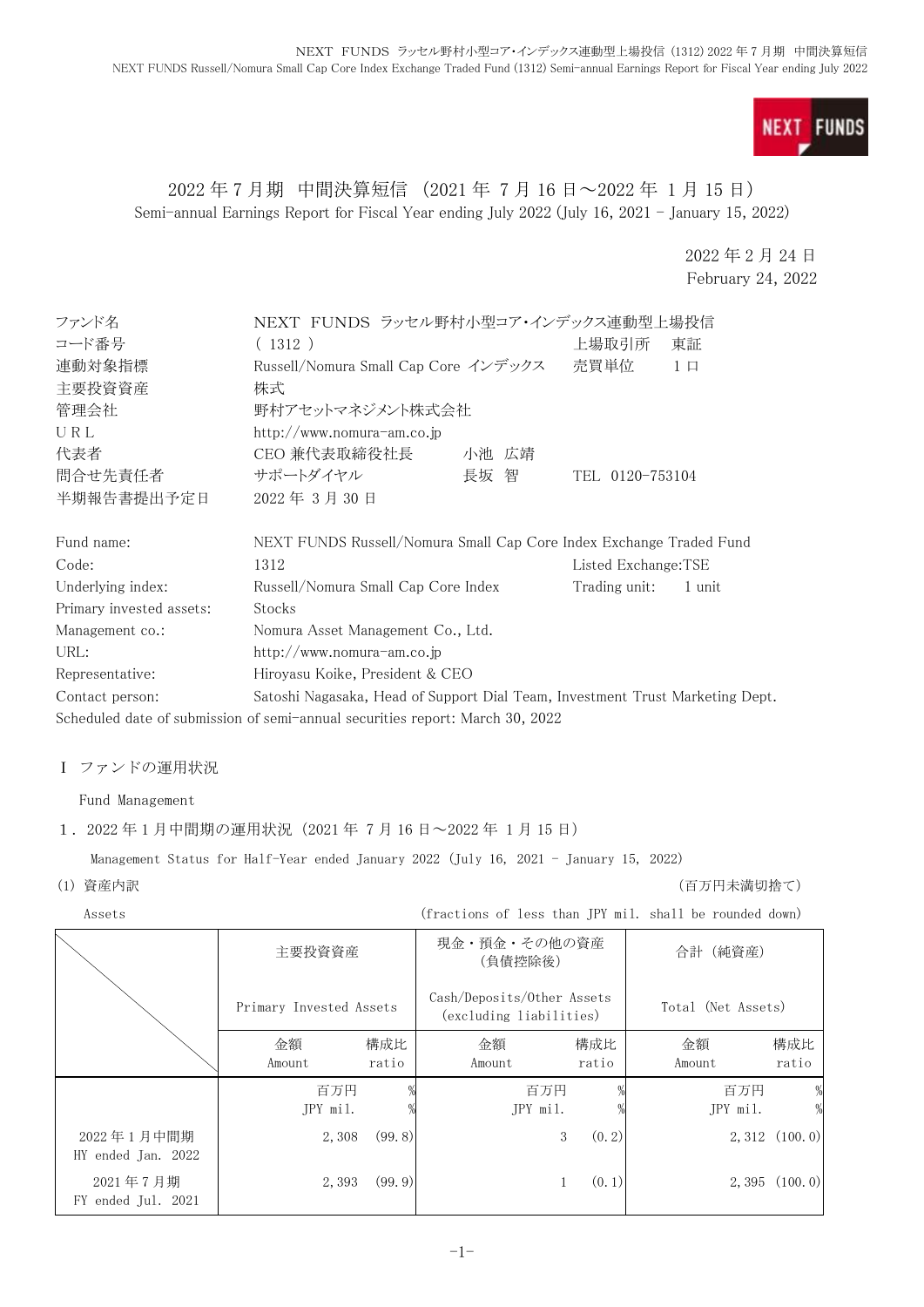NEXT FUNDS ラッセル野村小型コア・インデックス連動型上場投信 (1312) 2022 年 7 月期 中間決算短信 NEXT FUNDS Russell/Nomura Small Cap Core Index Exchange Traded Fund (1312) Semi-annual Earnings Report for Fiscal Year ending July 2022

(2) 設定・交換実績 (2) またのは、これまでは、これまでは、これまでは、これまでは、これまでは、これまでは、これまでは、これまでは、これまでは、これまでは、

| (fractions of less than one thousand units shall be rounded down)<br>Creation and Exchange |                                                                                      |                                     |                                          |                                                                                           |
|--------------------------------------------------------------------------------------------|--------------------------------------------------------------------------------------|-------------------------------------|------------------------------------------|-------------------------------------------------------------------------------------------|
|                                                                                            | 前計算期間末<br>発行済口数<br>No. of Issued Units<br>at End of Previous<br>Fiscal Period<br>(1) | 設定口数<br>No. of Units Created<br>(2) | 交換口数<br>No. of Units<br>Exchanged<br>(③) | 当中間計算期間末<br>発行済口数<br>No. of Issued Units<br>lat End of Semi-annual<br>Period<br>$(D+2-3)$ |
|                                                                                            | 千口<br>'000 units                                                                     | 千口<br>'000 units                    | 千口<br>'000 units                         | 千口<br>'000 units                                                                          |
| 2022年1月中間期<br>HY ended Jan. 2022                                                           | 110                                                                                  |                                     |                                          | 110                                                                                       |

(3) 基準価額

Net Asset Value

|                                  | 総資産<br>Total Assets<br>$\mathcal{L}(\mathbb{D})$ | 負債<br>Liabilities<br>$\mathcal{O}(2)$ | 純資産<br>Net Assets<br>$(\mathcal{D}(\mathbb{O}-\mathbb{Q}))$ | 10 口当り基準価額<br>((3)/当中間計算期間末(前計算期末)<br>発行済口数)×10)<br>Net Asset Value per 10 units<br>((3)/No. of Issued Units at End of Semi-annual<br>Period (Previous Fiscal Period)) $\times$ 10) |
|----------------------------------|--------------------------------------------------|---------------------------------------|-------------------------------------------------------------|-------------------------------------------------------------------------------------------------------------------------------------------------------------------------------------|
|                                  | 百万円<br>JPY mil.                                  | 百万円<br>JPY mil.                       | 百万円<br>JPY mil.                                             | 円<br><b>JPY</b>                                                                                                                                                                     |
| 2022年1月中間期<br>HY ended Jan. 2022 | 2,320                                            |                                       | 2,312                                                       | 210,012                                                                                                                                                                             |
| 2021年7月期<br>FY ended Jul. 2021   | 2,434                                            | 38                                    | 2,395                                                       | 217,528                                                                                                                                                                             |

2.会計方針の変更

Change in Accounting Policies

| 1) 会計基準等の改正に伴う変更                                            | 無 |    |
|-------------------------------------------------------------|---|----|
| Changes accompanying revision to accounting standards, etc. |   | No |
| ② ①以外の変更                                                    | 無 |    |
| Changes other than those in $(1)$                           |   | Nο |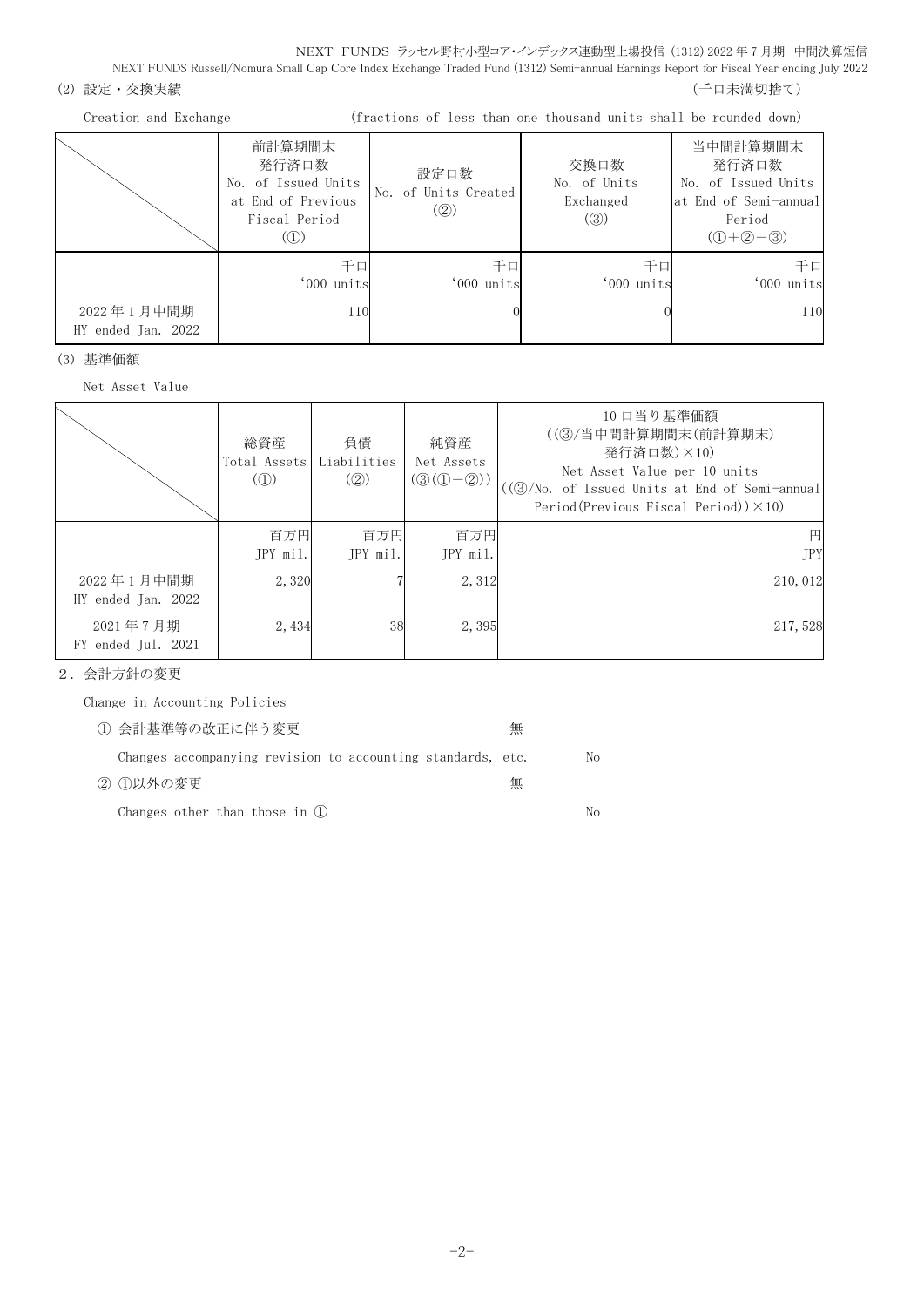### Ⅱ 中間財務諸表等 Semi-annual Financial Statements

### (1)【中間貸借対照表】 Semi-annual Balance Sheet

|                                                     |                                                                   | (単位:円) (Unit: JPY)                                                                 |
|-----------------------------------------------------|-------------------------------------------------------------------|------------------------------------------------------------------------------------|
|                                                     | 第14期<br>(2021年7月15日現在)<br>14th Fiscal Year<br>As of July 15, 2021 | 第15期中間計算期間末<br>(2022年1月15日現在)<br>15th Semi-annual Period<br>As of January 15, 2022 |
|                                                     | 金額 Amount                                                         | 金額 Amount                                                                          |
| 資産の部<br>Assets                                      |                                                                   |                                                                                    |
| 流動資産<br>Current assets                              |                                                                   |                                                                                    |
| コール・ローン<br>Call loans                               | 16, 410, 340                                                      | 7,689,202                                                                          |
| 株式<br>Stocks                                        | 2, 393, 653, 500                                                  | 2, 308, 818, 200                                                                   |
| 未収入金<br>Accounts receivable - other                 | 21, 367, 181                                                      |                                                                                    |
| 未収配当金<br>Accrued dividends receivable               | 2, 653, 134                                                       | 3,776,953                                                                          |
| 流動資産合計<br>Total current assets                      | 2, 434, 084, 155                                                  | 2, 320, 284, 355                                                                   |
| 資産合計<br>Total assets                                | 2, 434, 084, 155                                                  | 2, 320, 284, 355                                                                   |
| 負債の部<br>Liabilities                                 |                                                                   |                                                                                    |
| 流動負債<br>Current liabilities                         |                                                                   |                                                                                    |
| 未払収益分配金<br>Unpaid dividends                         | 30, 503, 240                                                      |                                                                                    |
| 未払受託者報酬<br>Trustee fees payable                     | 653, 724                                                          | 669, 773                                                                           |
| 未払委託者報酬<br>Investment trust management fees payable | 5, 883, 463                                                       | 6, 027, 894                                                                        |
| 未払利息<br>Accrued interest expenses                   | 15                                                                | $\overline{4}$                                                                     |
| その他未払費用<br>Other accrued expenses                   | 1,620,576                                                         | 939, 040                                                                           |
| 流動負債合計<br>Total current liabilities                 | 38, 661, 018                                                      | 7,636,711                                                                          |
| 負債合計<br>Total liabilities                           | 38, 661, 018                                                      | 7,636,711                                                                          |
| 純資産の部<br>Net assets                                 |                                                                   |                                                                                    |
| 元本等<br>Principal and other                          |                                                                   |                                                                                    |
| 元本<br>Principal                                     | 1, 565, 906, 400                                                  | 1, 565, 906, 400                                                                   |
| 剰余金<br>Surplus                                      |                                                                   |                                                                                    |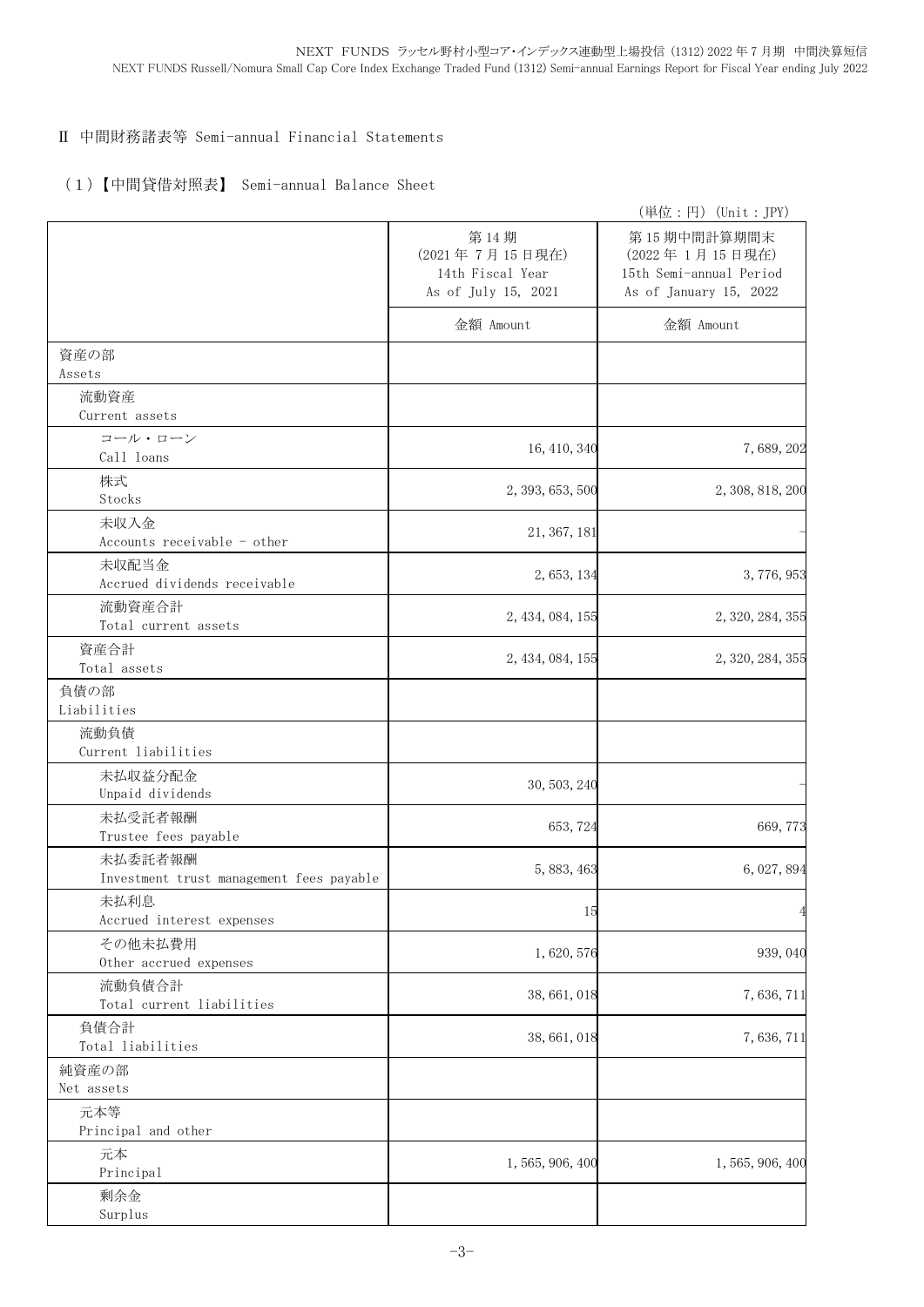| 中間剰余金又は中間欠損金(△)<br>Balance at end of period | 829, 516, 737    | 746, 741, 244    |
|---------------------------------------------|------------------|------------------|
| (分配準備積立金)<br>(Reserve for distribution)     | 30,558           | 30,558           |
| 元本等合計<br>Total principal and other          | 2, 395, 423, 137 | 2, 312, 647, 644 |
| 純資産合計<br>Total net assets                   | 2, 395, 423, 137 | 2, 312, 647, 644 |
| 負債純資産合計<br>Total liabilities and net assets | 2, 434, 084, 155 | 2, 320, 284, 355 |

(2)【中間損益及び剰余金計算書】 Semi-annual Statement of Income and Retained Earnings

|                                                                                                        |                                                                                                                          | (単位:円) (Unit:JPY)                                                                                                        |
|--------------------------------------------------------------------------------------------------------|--------------------------------------------------------------------------------------------------------------------------|--------------------------------------------------------------------------------------------------------------------------|
|                                                                                                        | 第14期中間計算期間<br>2020年7月16日<br>自<br>至<br>2021年1月15日<br>14th Semi-annual Period<br>From July 16, 2020<br>to January 15, 2021 | 第15期中間計算期間<br>2021年7月16日<br>目<br>至<br>2022年1月15日<br>15th Semi-annual Period<br>From July 16, 2021<br>to January 15, 2022 |
|                                                                                                        | 金額 Amount                                                                                                                | 金額 Amount                                                                                                                |
| 営業収益<br>Operating revenue                                                                              |                                                                                                                          |                                                                                                                          |
| 受取配当金<br>Dividend income                                                                               | 16, 281, 812                                                                                                             | 22, 348, 808                                                                                                             |
| 有価証券売買等損益<br>Profit and loss on buying and selling of<br>securities and other                          | 239, 369, 357                                                                                                            | $\triangle$ 97, 513, 778                                                                                                 |
| その他収益<br>Other revenue                                                                                 | 12,909                                                                                                                   | 14,208                                                                                                                   |
| 営業収益合計<br>Total operating revenue                                                                      | 255, 664, 078                                                                                                            | $\triangle$ 75, 150, 762                                                                                                 |
| 営業費用<br>Operating expenses                                                                             |                                                                                                                          |                                                                                                                          |
| 支払利息<br>Interest expenses                                                                              | 1, 471                                                                                                                   | 1, 184                                                                                                                   |
| 受託者報酬<br>Trustee fees                                                                                  | 587, 102                                                                                                                 | 669, 773                                                                                                                 |
| 委託者報酬<br>Investment trust management fees                                                              | 5, 283, 899                                                                                                              | 6, 027, 894                                                                                                              |
| その他費用<br>Other expenses                                                                                | 828, 412                                                                                                                 | 925,880                                                                                                                  |
| 営業費用合計<br>Total operating expenses                                                                     | 6,700,884                                                                                                                | 7,624,731                                                                                                                |
| 営業利益又は営業損失 (△)<br>Operating profit (loss)                                                              | 248, 963, 194                                                                                                            | $\triangle$ 82, 775, 493                                                                                                 |
| 経常利益又は経常損失 (△)<br>Ordinary profit (loss)                                                               | 248, 963, 194                                                                                                            | $\triangle$ 82, 775, 493                                                                                                 |
| 中間純利益又は中間純損失(△)<br>Profit (loss)                                                                       | 248, 963, 194                                                                                                            | $\triangle$ 82, 775, 493                                                                                                 |
| 一部交換に伴う中間純利益金額の分配額又は一部交<br>換に伴う中間純損失金額の分配額 (△)<br>Distribution of profit loss from partial<br>exchange |                                                                                                                          |                                                                                                                          |
| 期首剰余金又は期首欠損金 (△)                                                                                       | 440, 320, 409                                                                                                            | 829, 516, 737                                                                                                            |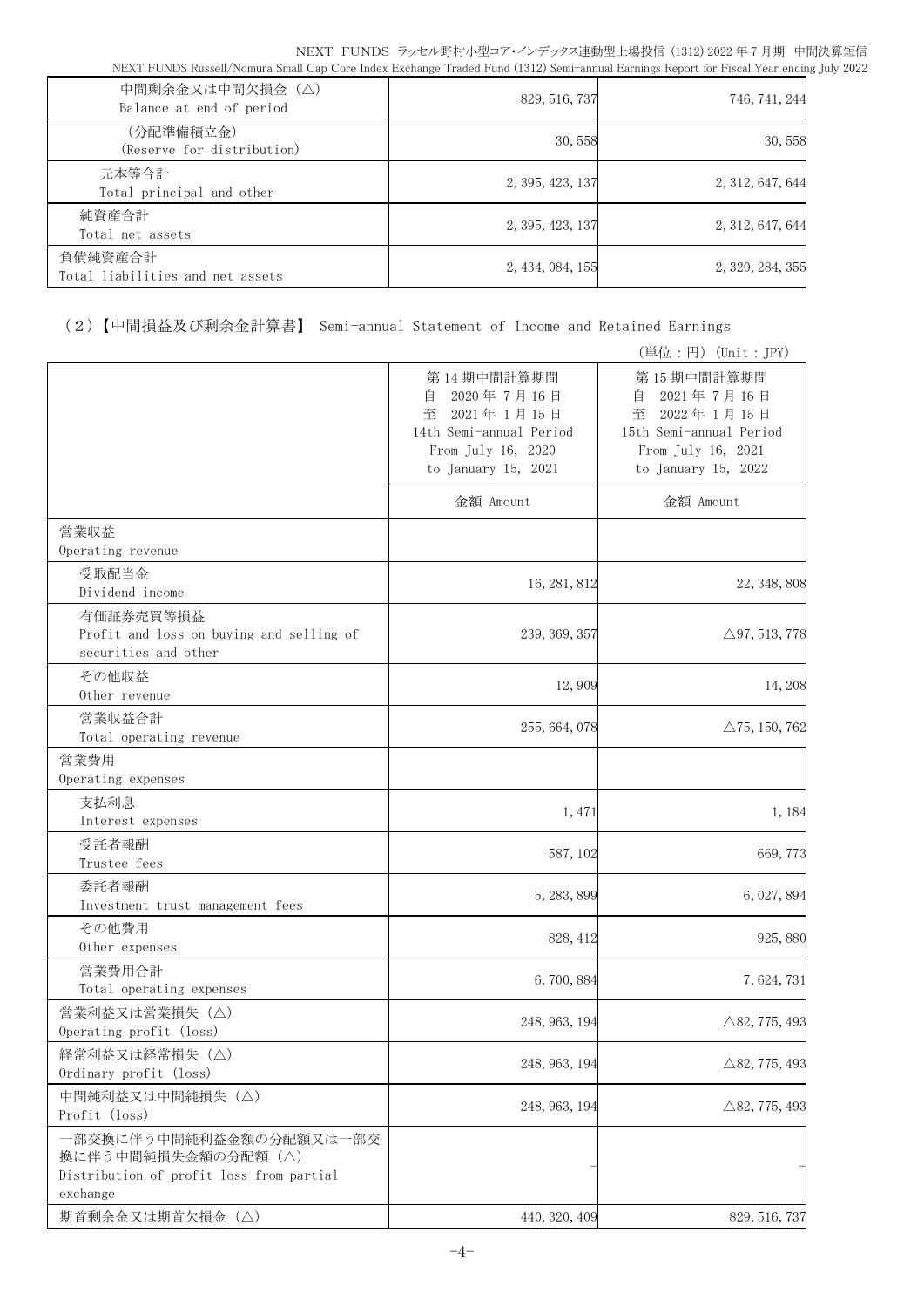| Surplus (deficit) at beginning of period                     |               |               |
|--------------------------------------------------------------|---------------|---------------|
| 剰余金増加額又は欠損金減少額<br>Increase in surplus or decrease in deficit |               |               |
| 剰余金減少額又は欠損金増加額<br>Decrease in surplus or increase in deficit |               |               |
| 分配金<br>Dividends                                             |               |               |
| 中間剰余金又は中間欠損金(△)<br>Balance at end of period                  | 689, 283, 603 | 746, 741, 244 |

## (3)【中間注記表】

(重要な会計方針に係る事項に関する注記)

| 1. 運用資産の評価基準及び評価方法 | 株式                                                      |
|--------------------|---------------------------------------------------------|
|                    | 原則として時価で評価しております。                                       |
|                    | 時価評価にあたっては、市場価格のある有価証券についてはその最終相場(計算日                   |
|                    | に最終相場のない場合には、直近の日の最終相場)で評価しております。                       |
| 2.費用・収益の計上基準       | 受取配当金                                                   |
|                    | 原則として配当落ち日において、確定配当金額又は予想配当金額を計上しておりま                   |
|                    | す。                                                      |
|                    | 投資信託受益証券については、原則として収益分配金落ち日において、当該収益分                   |
|                    | 配金額を計上しております。                                           |
|                    | 有価証券売買等損益                                               |
|                    | 約定日基準で計上しております。                                         |
|                    | 3.金融商品の時価等に関する事項の補金融商品の時価の算定においては一定の前提条件等を採用しているため、異なる前 |
| 足説明                | 提条件等によった場合、当該価額が異なることもあります。                             |
| 4.その他              | 当ファンドの中間計算期間は、2021年7月16日から2022年1月15日までとなっ               |
|                    | ております。                                                  |

(中間貸借対照表に関する注記)

|    | 第14期<br>2021年7月15日現在    |                         |    | 第15期中間計算期間末<br>2022年1月15日現在   |                         |
|----|-------------------------|-------------------------|----|-------------------------------|-------------------------|
|    | 計算期間の末日における受益権の総数       |                         |    | 中間計算期間の末日における受益権の総数           |                         |
|    |                         | $110, 120$ 口            |    |                               | $110, 120 \Box$         |
| 2. | 計算期間の末日における1単位当たりの純資産の額 |                         | 2. | 中間計算期間の末日における1単位当たりの純資産の<br>額 |                         |
|    | 1口当たり純資産額               | $21,752.8$ 円            |    | 1口当たり純資産額                     | $21,001.2$ 円            |
|    | (10 口当たり純資産額)           | $(217, 528 \,\boxplus)$ |    | (10 口当たり純資産額)                 | $(210, 012 \,\boxplus)$ |

(中間損益及び剰余金計算書に関する注記)

該当事項はありません。

(金融商品に関する注記)

金融商品の時価等に関する事項

| 第 14 期                     | 第15期中間計算期間末                |
|----------------------------|----------------------------|
| 2021年7月15日現在               | 2022年1月15日現在               |
| 1.貸借対照表計上額、時価及び差額          | 1.中間貸借対照表計上額、時価及び差額        |
| 貸借対照表上の金融商品は原則としてすべて時価で評価し | 中間貸借対照表上の金融商品は原則としてすべて時価で評 |
| ているため、貸借対照表計上額と時価との差額はありませ | 価しているため、中間貸借対照表計上額と時価との差額は |
| $\mathcal{W}^{\vee}$       | ありません。                     |
| 2.時価の算定方法                  | 2. 時価の算定方法                 |
| 株式                         | 株式                         |
| (重要な会計方針に係る事項に関する注記) に記載して | (重要な会計方針に係る事項に関する注記)に記載して  |
| おります。                      | おります。                      |
| コール・ローン等の金銭債権及び金銭債務        | コール・ローン等の金銭債権及び金銭債務        |
| これらの科目は短期間で決済されるため、帳簿価額は時  | これらの科目は短期間で決済されるため、帳簿価額は時  |
| 価と近似していることから、当該帳簿価額を時価としてお | 価と近似していることから、当該帳簿価額を時価としてお |
| ります。                       | ります。                       |

(その他の注記)